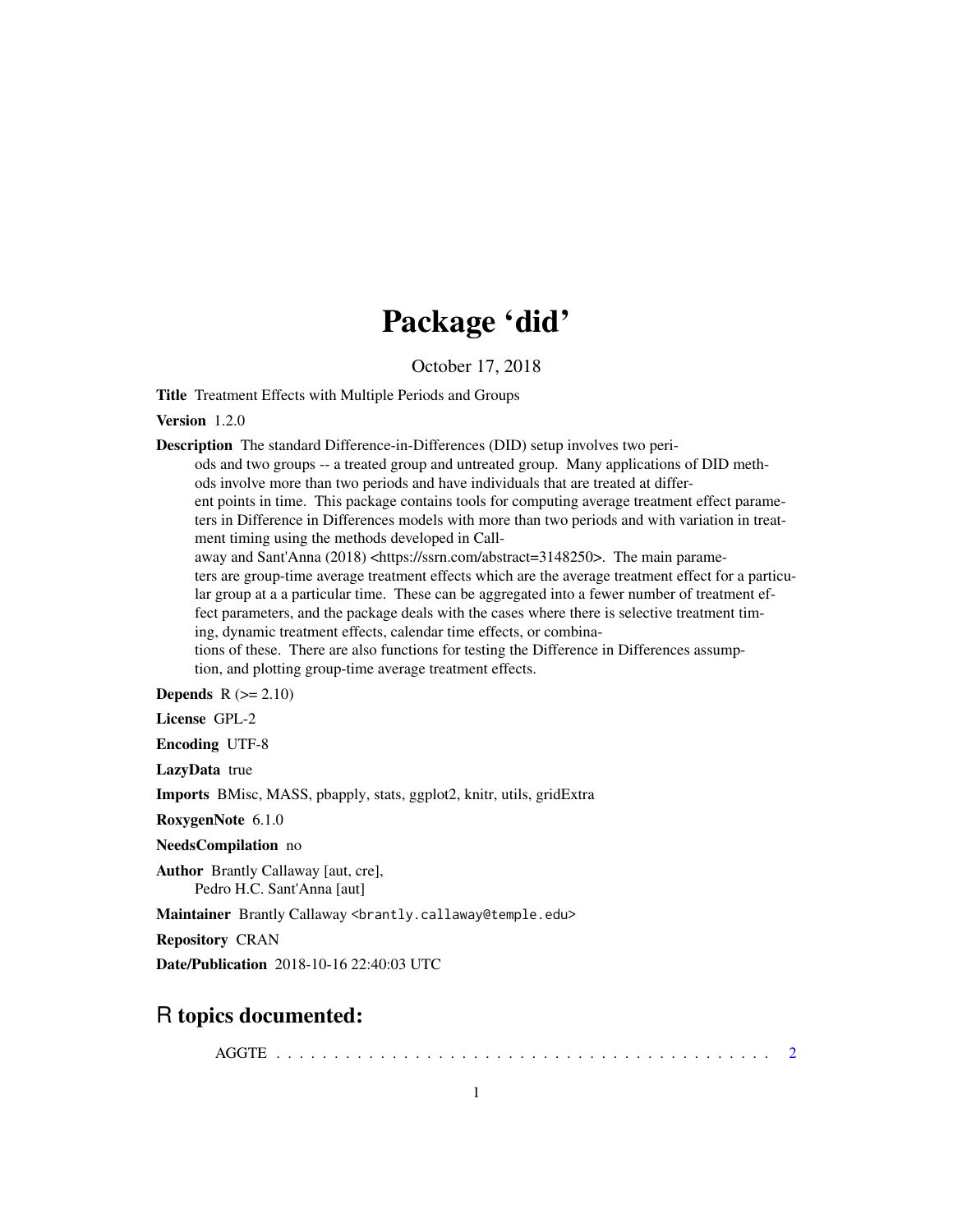#### <span id="page-1-0"></span>2 and 2 and 2 and 2 and 2 and 2 and 2 and 2 and 2 and 2 and 2 and 2 and 2 and 2 and 2 and 2 and 2 and 2 and 2 and 2 and 2 and 2 and 2 and 2 and 2 and 2 and 2 and 2 and 2 and 2 and 2 and 2 and 2 and 2 and 2 and 2 and 2 and

| Index | 14 |
|-------|----|
|       |    |
|       |    |
|       |    |
|       |    |
|       |    |
|       |    |
|       |    |
|       |    |
|       |    |
|       |    |
|       |    |
|       |    |
|       |    |

AGGTE *AGGTE*

#### Description

AGGTE class for aggregate treatment effects

#### Usage

```
AGGTE(simple.att = NULL, simple.se = NULL, selective.att = NULL,
  selective.se = NULL, selective.att.g = NULL, selective.se.g = NULL,
  dynamic.att = NULL, dynamic.se = NULL, dynamic.att.e = NULL,
  dynamic.se.e = NULL, calendar.att = NULL, calendar.se = NULL,
  calendar.att.t = NULL, calendar.se.t = NULL, dynsel.att.e1 = NULL,
  dynsel.se.e1 = NULL, dynsel.att.ee1 = NULL, dynsel.se.ee1 = NULL)
```

| simple.att                                                              | simple weighted average of group-time average treatment effects                                                         |
|-------------------------------------------------------------------------|-------------------------------------------------------------------------------------------------------------------------|
| simple.se                                                               | the standard error for simple.att                                                                                       |
| selective.att                                                           | aggregated group-time average treament effects when there is selective treat-<br>ment timing                            |
| the standard error for selective.att<br>selective.se<br>selective.att.g |                                                                                                                         |
|                                                                         | aggregated group-time average treatment effects when there is selective treat-<br>ment timing for each particular group |
|                                                                         | selective.se.g the standard error for selective.att.g                                                                   |
| dynamic.att                                                             | aggregated group-time average treatment effects when there are dynamic treat-<br>ment effects                           |
| dynamic.se                                                              | the standard error for dynamic.att                                                                                      |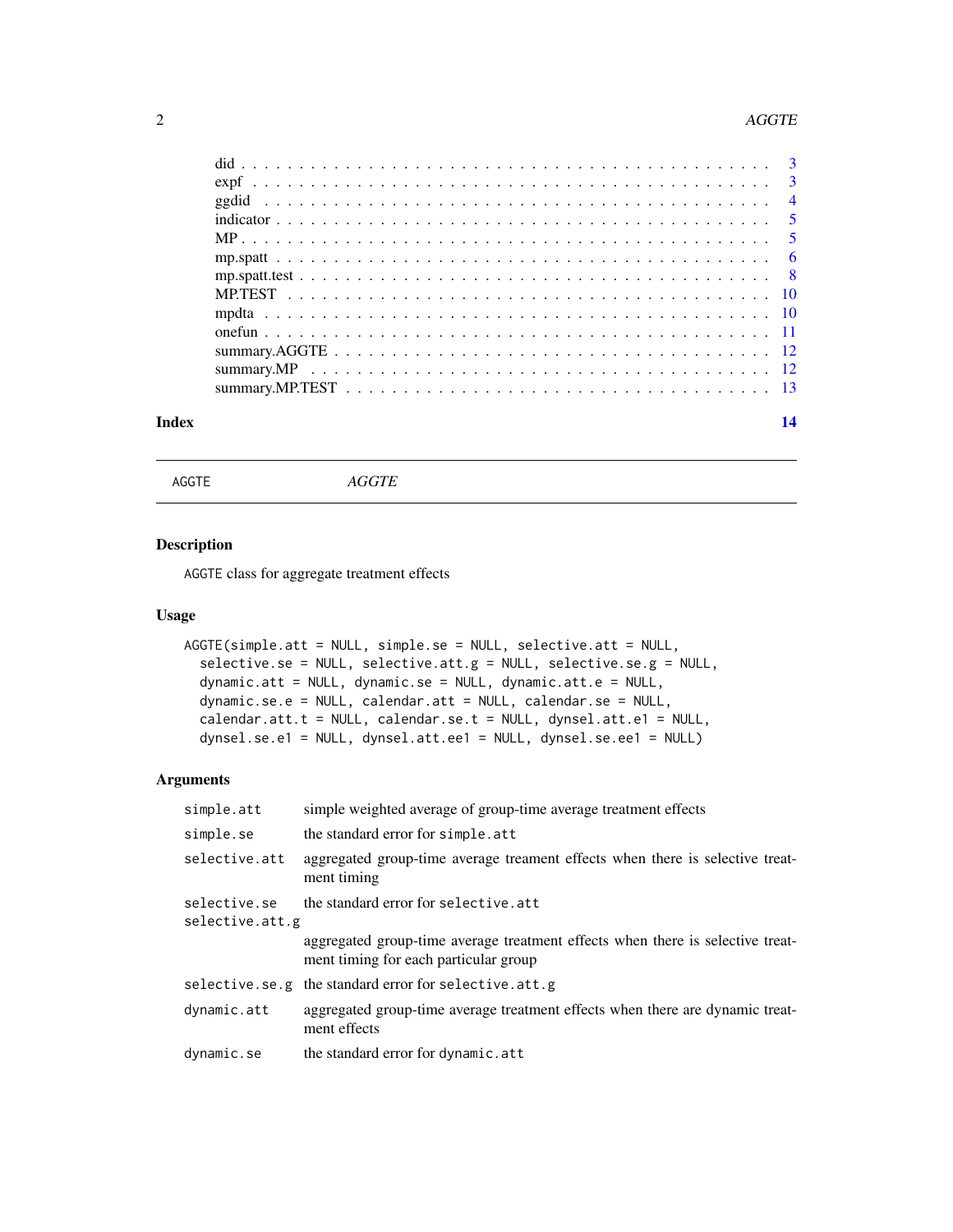<span id="page-2-0"></span>

| dynamic.att.e  | aggregated group-time average treatment effects when there are dynamic treat-<br>ment effects for each length of exposure to treatment                                                                                                                                                           |
|----------------|--------------------------------------------------------------------------------------------------------------------------------------------------------------------------------------------------------------------------------------------------------------------------------------------------|
| dynamic.se.e   | the standard error for dynamic.att.e                                                                                                                                                                                                                                                             |
| calendar.att   | the aggregated group-time average treatment effects when there are calendar<br>time effects                                                                                                                                                                                                      |
| calendar.se    | the standard error for calendar.att                                                                                                                                                                                                                                                              |
| calendar.att.t | the aggregated group-time average treatment effects when there are calendar<br>time effects for each time period                                                                                                                                                                                 |
| calendar.se.t  | the standard error for calendar.att.t                                                                                                                                                                                                                                                            |
| dynsel.att.e1  | aggregated group-time average treatment effects when there are dynamic treat-<br>ment effects and selective treatment timing. Here, e1 is the number of periods<br>that a group is required to be treated in order to be included in the results.                                                |
| dynsel.se.e1   | the standard error for dynsel.att.e1                                                                                                                                                                                                                                                             |
| dynsel.att.ee1 | aggregated group-time average treatment effects when there are dynamic treat-<br>ment effects and selective treatment timing. Here, e1 is the number of periods<br>that a group is required to be treated in order to be included in the results and<br>for each length of exposure to treatment |
| dynsel.se.ee1  | the standard error for dynsel.att.ee1                                                                                                                                                                                                                                                            |

| did | did: Difference in Differences with multiple periods and variation in |
|-----|-----------------------------------------------------------------------|
|     | <i>treatment timing</i>                                               |

# Description

did: Difference in Differences with multiple periods and variation in treatment timing

|--|

## Description

exponential weighting function

#### Usage

expf(X, u)

| X   | matrix of $X$ 's from the data               |
|-----|----------------------------------------------|
| - u | a particular value to multiply times the X's |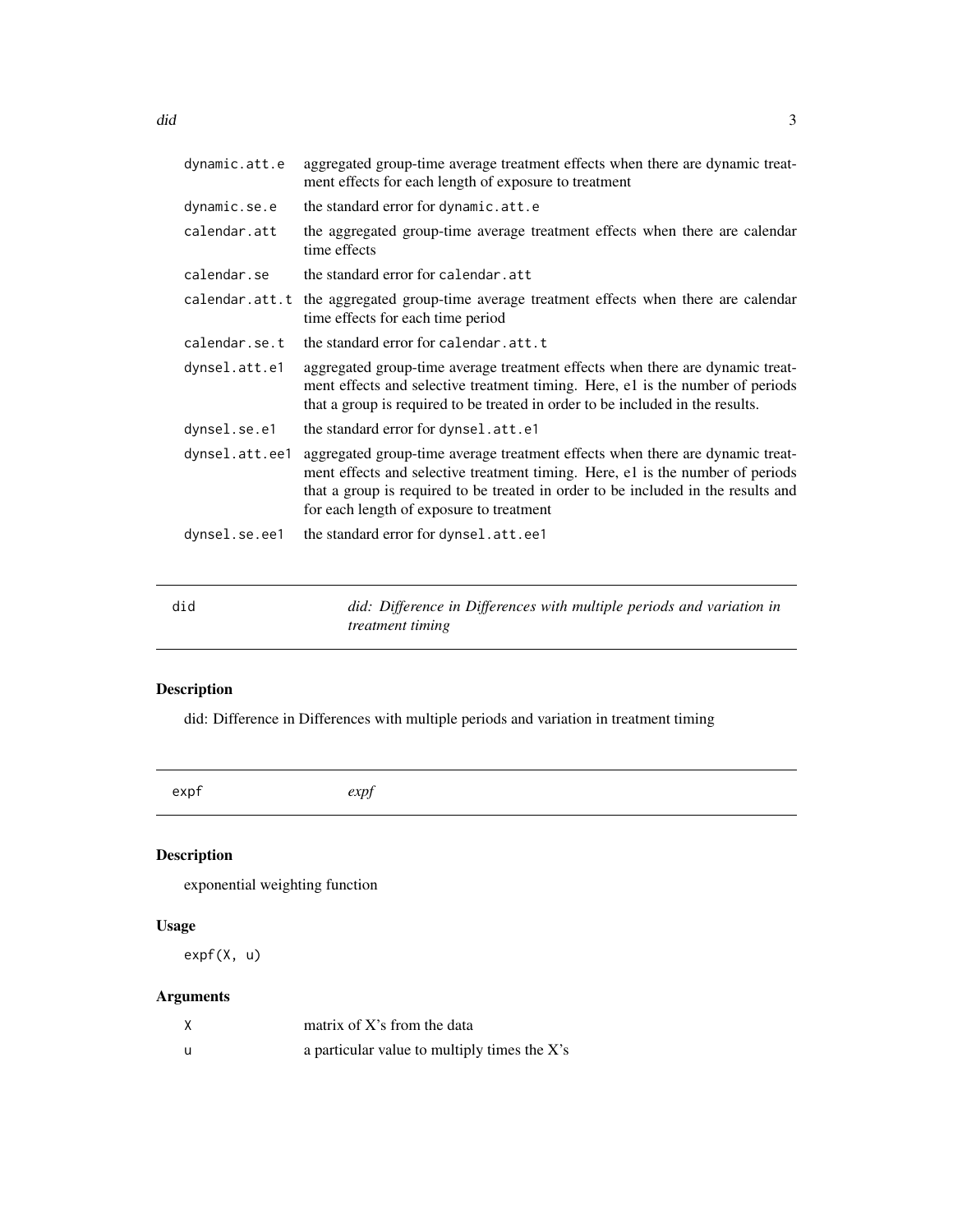<span id="page-3-0"></span>4 ggdid activities and the contract of the contract of the contract of the contract of the contract of the contract of the contract of the contract of the contract of the contract of the contract of the contract of the con

#### Value

numeric vector

#### Examples

data(mpdta) dta <- subset(mpdta, year==2007) X <- model.matrix(~lpop, data=dta)  $X \leftarrow \exp f(X, X[1,])$ 

ggdid *ggdid*

### Description

Function to plot MP objects

#### Usage

ggdid(mpobj, ylim = NULL, xlab = NULL, ylab = NULL, title = "Group",  $xgap = 1$ ,  $ncol = 1$ )

#### Arguments

| mpobi | an MP object                                                                                                                                                             |
|-------|--------------------------------------------------------------------------------------------------------------------------------------------------------------------------|
| ylim  | optional y limits for the plot; setting here makes the y limits the same across<br>different plots                                                                       |
| xlab  | optional x-axis label                                                                                                                                                    |
| ylab  | optional y-axis label                                                                                                                                                    |
| title | optional plot title                                                                                                                                                      |
| xgap  | optional gap between the labels on the x-axis. For example, xgap=3 indicates<br>that the labels should show up for every third value on the x-axis. The default is<br>1. |
| ncol  | The number of columns to include in the resulting plot. The default is 1.                                                                                                |

#### Examples

```
## Not run:
data(mpdta)
out <- mp.spatt(lemp ~ treat, xformla=~lpop, data=mpdta,
                panel=TRUE, first.treat.name="first.treat",
                idname="countyreal", tname="year",
                bstrap=FALSE, se=TRUE, cband=FALSE)
ggdid(out)
```
## End(Not run)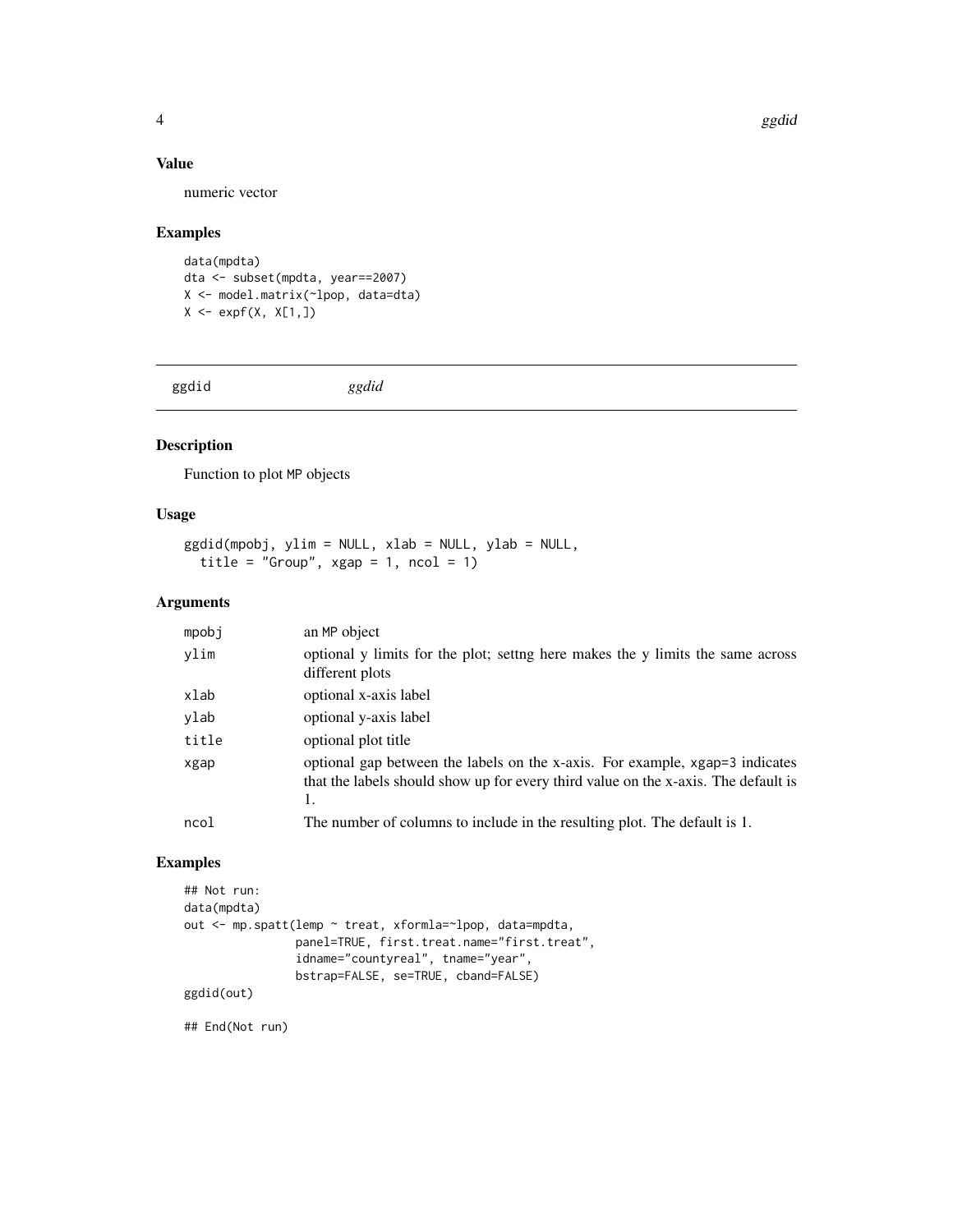<span id="page-4-0"></span>indicator *indicator*

#### Description

indicator weighting function

#### Usage

indicator(X, u)

#### Arguments

| matrix of $X$ 's from the data       |
|--------------------------------------|
| a particular value to compare X's to |

#### Value

numeric vector

#### Examples

```
data(mpdta)
dta <- subset(mpdta, year==2007)
X <- model.matrix(~lpop, data=dta)
X <- indicator(X, X[1,])
```
MP *MP*

#### Description

multi-period object

#### Usage

```
MP(group, t, att, V, c, inffunc, n = NULL, W = NULL, Wpval = NULL,aggte = NULL)
```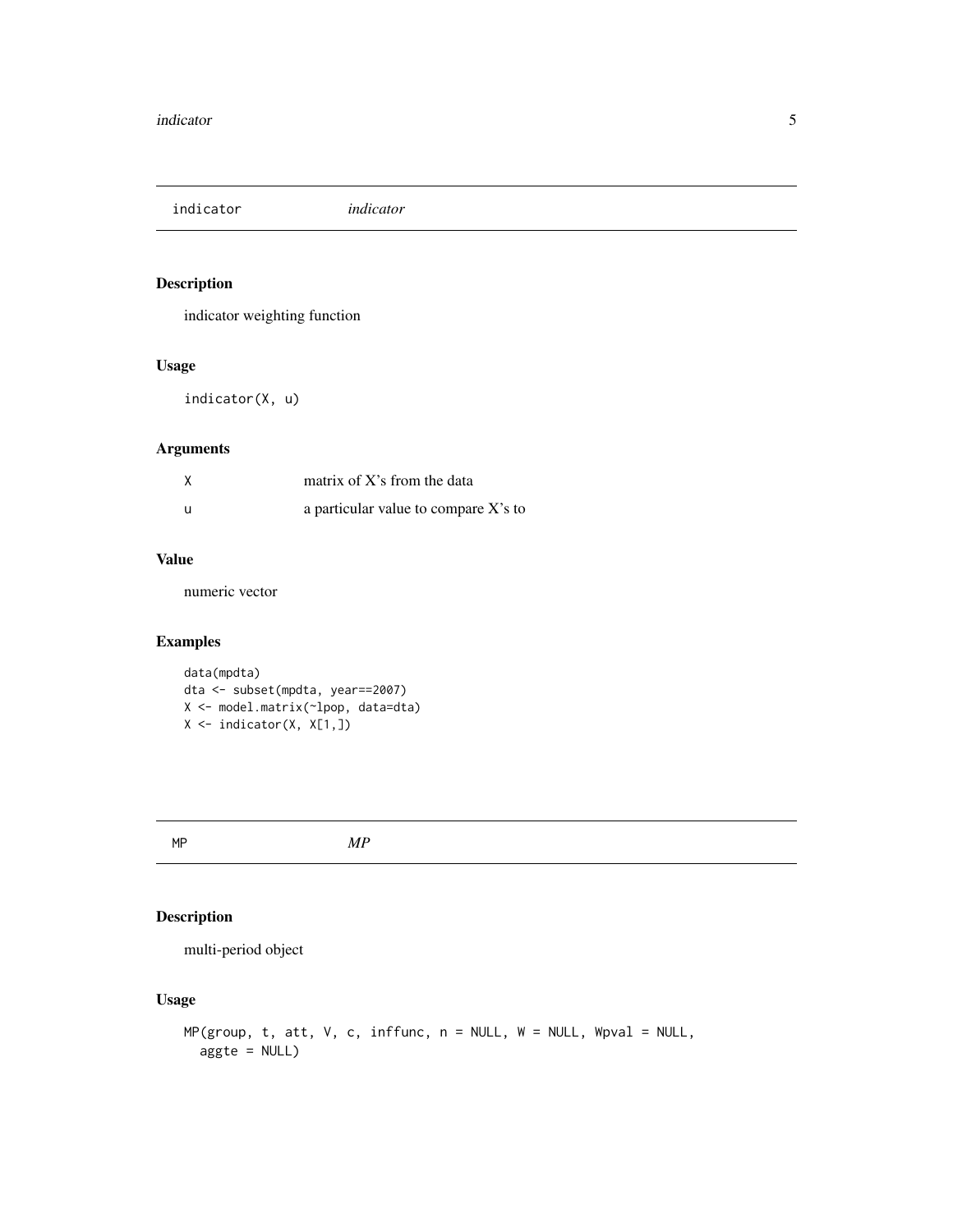#### <span id="page-5-0"></span>Arguments

| group   | which group (defined by period first treated) an group-time average treatment<br>effect is for |
|---------|------------------------------------------------------------------------------------------------|
| t       | which time period a group-time average treatment effect is for                                 |
| att     | the group-average treatment effect for group group and time period t                           |
| ٧       | the variance matrix for group-time average treatment effects                                   |
| C       | critical value if one is obtaining uniform confidence bands                                    |
| inffunc | the influence function for estimating group-time average treatment effects                     |
| n       | the number of observations                                                                     |
| W       | the Wald statistic for pre-testing the common trends assumption                                |
| Wpval   | the p-value of the Wald statistic for pre-testing the common trends assumption                 |
| aggte   | an aggregate treatment effects object                                                          |

#### Value

MP object

mp.spatt *mp.spatt*

#### Description

mp.spatt computes the ATT in the case where there are more than two periods of data and allowing for treatment to occur at different points in time extending the method of Abadie (2005). This method relies on once individuals are treated they remain in the treated state for the duration.

#### Usage

```
mp.spatt(formla, xformla = NULL, data, tname, aggte = TRUE, w = NULL,
 panel = FALSE, idname = NULL, first.treat.name, alp = 0.05,
 method = "logit", se = TRUE, bstrap = FALSE, biters = 100,
 clustervars = NULL, cband = FALSE, citers = 100, seedvec = NULL,
 pl = FALSE, cores = 2, printdetails = TRUE)
```

| formla  | The formula $y \sim d$ where y is the outcome and d is the treatment indicator (d<br>should be binary)                                                                                   |
|---------|------------------------------------------------------------------------------------------------------------------------------------------------------------------------------------------|
| xformla | A optional one sided formula for additional covariates that will be adjusted for.<br>$E.g ~ age + education.$ Additional covariates can also be passed by name using<br>the x paramater. |
| data    | The name of the data frame that contains the data                                                                                                                                        |
| tname   | The name of the column containing the time periods                                                                                                                                       |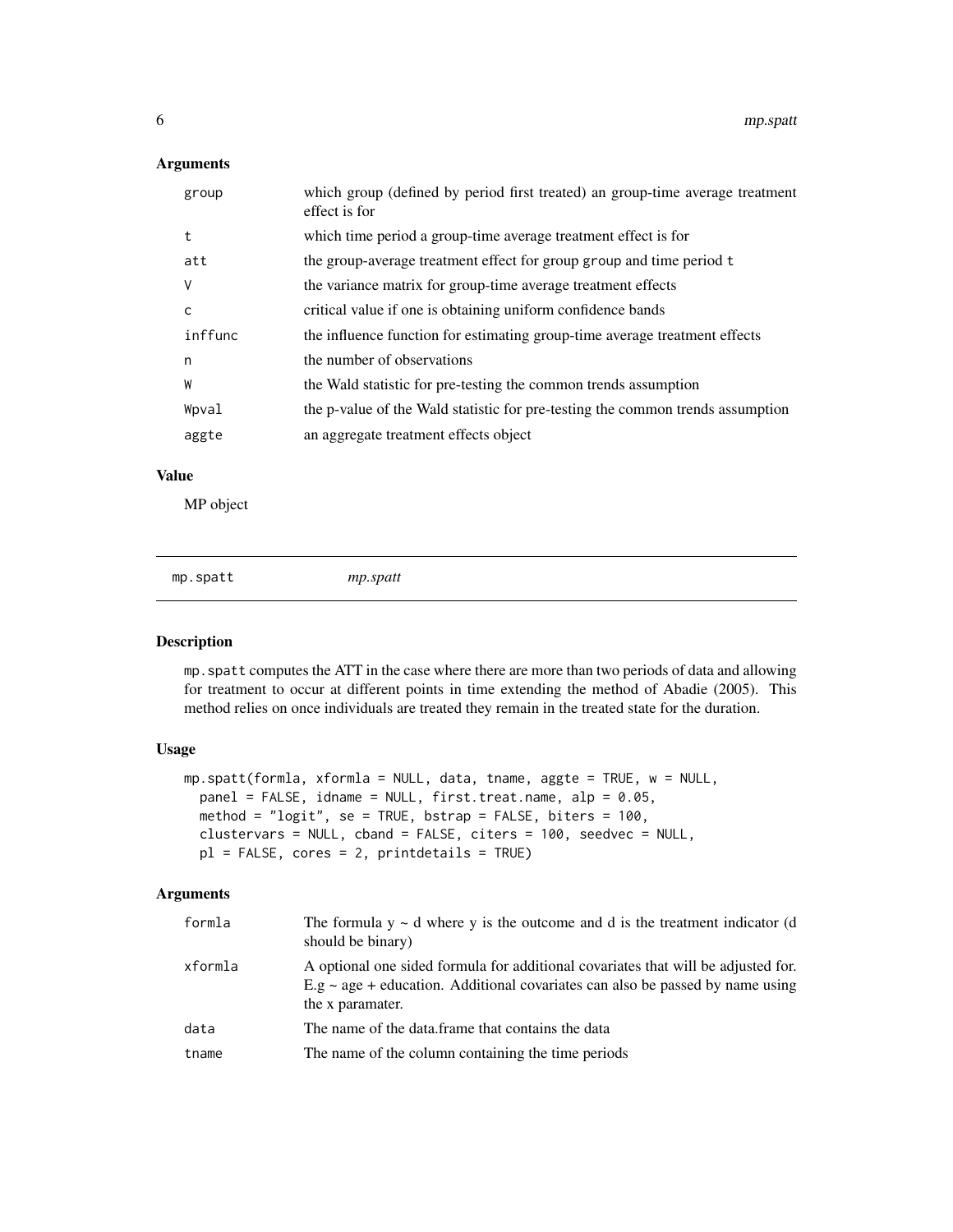#### mp.spatt 7

| aggte            | boolean for whether or not to compute aggregate treatment effect parameters,<br>default TRUE                                                                                                                                              |
|------------------|-------------------------------------------------------------------------------------------------------------------------------------------------------------------------------------------------------------------------------------------|
| W                | A vector of weights for each observation (not implemented)                                                                                                                                                                                |
| panel            | Boolean indicating whether the data is panel or repeated cross sections                                                                                                                                                                   |
| idname           | The individual (cross-sectional unit) id name                                                                                                                                                                                             |
| first.treat.name |                                                                                                                                                                                                                                           |
|                  | The name of the variable in data that contains the first period when a particular<br>observation is treated                                                                                                                               |
| alp              | the significance level, default is 0.05                                                                                                                                                                                                   |
| method           | The method for estimating the propensity score when covariates are included                                                                                                                                                               |
| se               | Boolean whether or not to compute standard errors                                                                                                                                                                                         |
| bstrap           | Boolean for whether or not to compute standard errors using the multiplier boos-<br>trap. If standard errors are clustered, then one must set bstrap=TRUE.                                                                                |
| biters           | The number of boostrap iterations to use. The default is 100, and this is only<br>applicable if bstrap=TRUE.                                                                                                                              |
| clustervars      | A vector of variables to cluster on. At most, there can be two variables (other-<br>wise will throw an error) and one of these must be the same as idname which<br>allows for clustering at the individual level.                         |
| cband            | Boolean for whether or not to compute a uniform confidence band that covers all<br>of the group-time average treatment effects with fixed probability 1-alp. The<br>default is FALSE and the resulting standard errors will be pointwise. |
| citers           | Computing uniform confidence bands requires the bootstrap, if cband = TRUE,<br>then this is the number of boostrap iterations to compute the conidence band.<br>The default is 100.                                                       |
| seedvec          | Optional value to set random seed; can possibly be used in conjunction with<br>bootstrapping standard errors#' (not implemented)                                                                                                          |
| pl               | Boolean for whether or not to use parallel processing                                                                                                                                                                                     |
| cores            | The number of cores to use for parallel processing                                                                                                                                                                                        |
| printdetails     | Boolean for showing detailed results or not                                                                                                                                                                                               |

#### Value

MP object

#### References

Callaway, Brantly and Sant'Anna, Pedro. "Difference-in-Differences with Multiple Time Periods and an Application on the Minimum Wage and Employment." Working Paper <https://ssrn.com/abstract=3148250> (2018).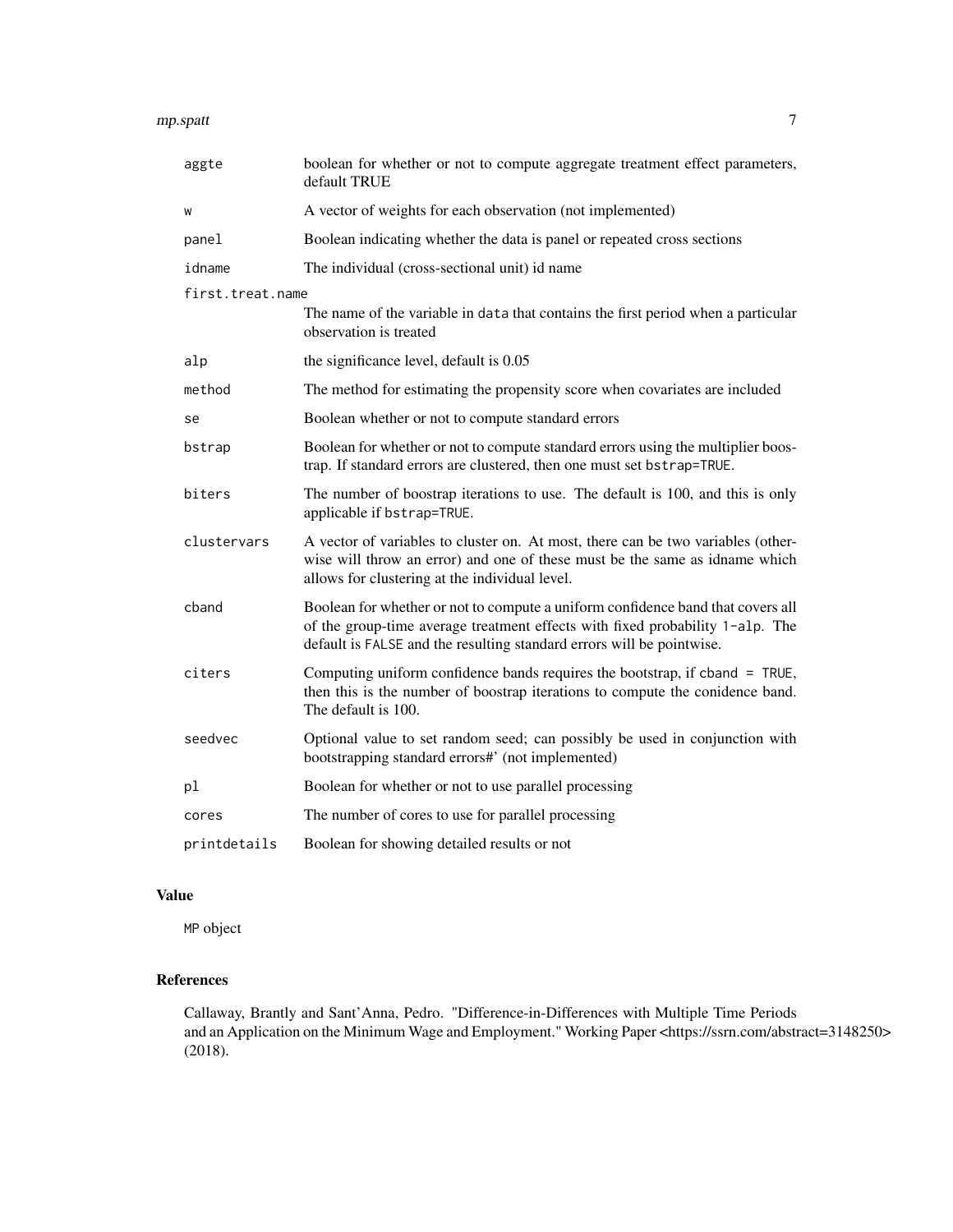#### Examples

data(mpdta)

```
## with covariates
out1 <- mp.spatt(lemp ~ treat, xformla=~lpop, data=mpdta,
                panel=TRUE, first.treat.name="first.treat",
                idname="countyreal", tname="year",
                bstrap=FALSE, se=TRUE, cband=FALSE)
## summarize the group-time average treatment effects
summary(out1)
## summarize the aggregated treatment effect parameters
summary(out1$aggte)
## without any covariates
out2 <- mp.spatt(lemp ~ treat, xformla=NULL, data=mpdta,
                panel=TRUE, first.treat.name="first.treat",
                idname="countyreal", tname="year",
                bstrap=FALSE, se=TRUE, cband=FALSE)
summary(out2)
```
mp.spatt.test *mp.spatt.test*

#### Description

integrated moments test for conditional common trends holding in all pre-treatment time periods across all groups

#### Usage

```
mp.spatt.test(formla, xformlalist = NULL, data, tname,
  weightfun = NULL, w = NULL, panel = FALSE, idname = NULL,
  first.treat.name, alp = 0.05, method = "logit", biters = 100,
  clustervarlist = NULL, pl = FALSE, cores = 2)
```

| formla      | The formula $y \sim d$ where y is the outcome and d is the treatment indicator (d<br>should be binary)                            |
|-------------|-----------------------------------------------------------------------------------------------------------------------------------|
| xformlalist | A list of formulas for the X variables. This allows to test using different specifi-<br>cations for X, if desired                 |
| data        | The name of the data frame that contains the data                                                                                 |
| tname       | The name of the column containing the time periods                                                                                |
| weightfun   | A function that takes in two arguments, X and u, to compute the weighting<br>function for the test. The default is $1*(X \leq u)$ |
| W           | A vector of weights for each observation (not implemented)                                                                        |

<span id="page-7-0"></span>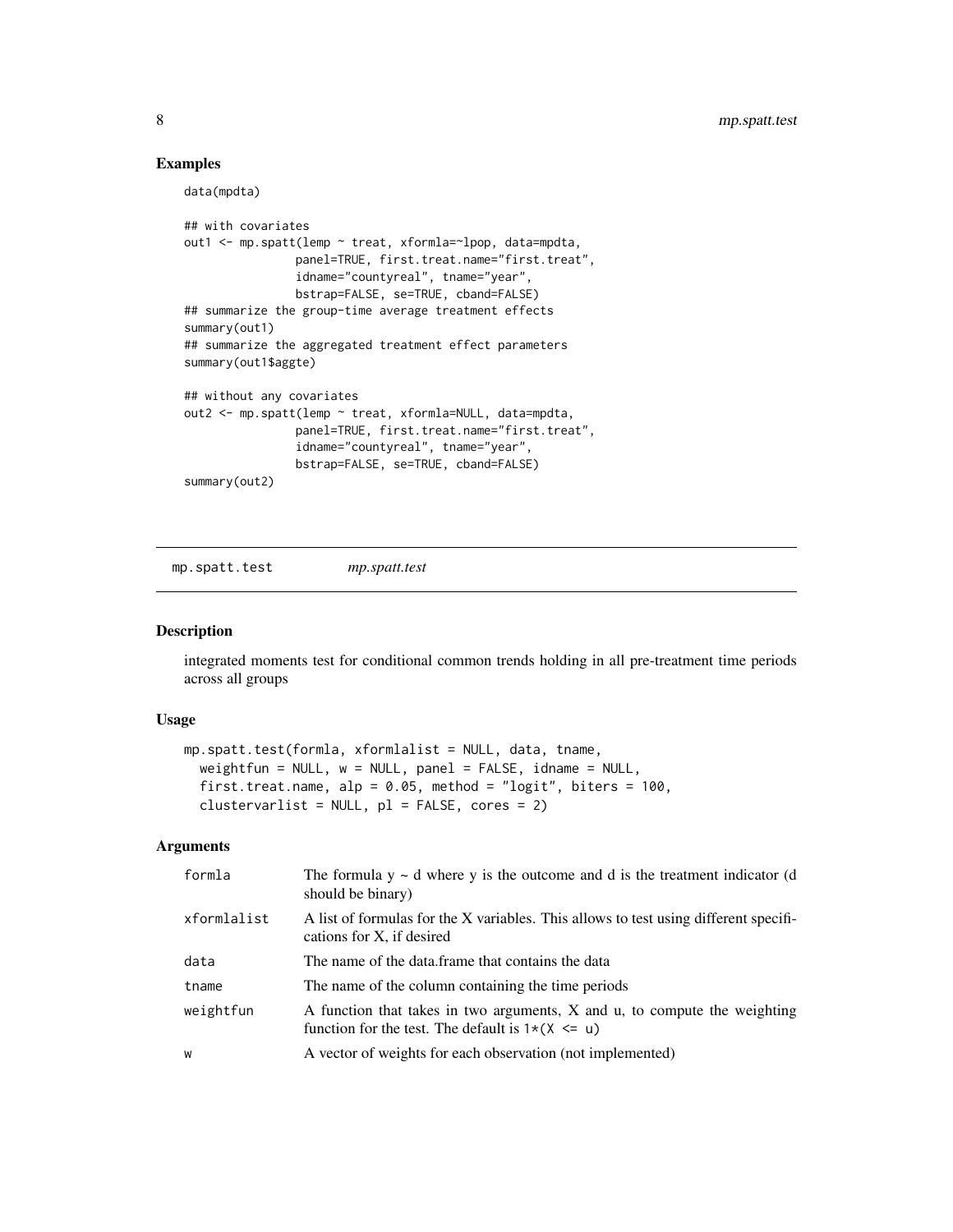#### mp.spatt.test 9

| panel            | Boolean indicating whether the data is panel or repeated cross sections                                                            |  |
|------------------|------------------------------------------------------------------------------------------------------------------------------------|--|
| idname           | The individual (cross-sectional unit) id name                                                                                      |  |
| first.treat.name |                                                                                                                                    |  |
|                  | The name of the variable in data that contains the first period when a particular<br>observation is treated                        |  |
| alp              | the significance level, default is 0.05                                                                                            |  |
| method           | The method for estimating the propensity score when covariates are included                                                        |  |
| biters           | The number of boostrap iterations to use. The default is 100, and this is only<br>applicable if bstrap=TRUE.                       |  |
|                  | cluster variance A list of cluster variables. This allows to conduct the test using different levels<br>of clustering, if desired. |  |
| рl               | Boolean for whether or not to use parallel processing                                                                              |  |
| cores            | The number of cores to use for parallel processing                                                                                 |  |

#### Value

list containing test results

#### References

Callaway, Brantly and Sant'Anna, Pedro. "Difference-in-Differences with Multiple Time Periods and an Application on the Minimum Wage and Employment." Working Paper <https://ssrn.com/abstract=3148250> (2018).

#### Examples

```
## Not run:
data(mpdta)
mptest <- mp.spatt.test(lemp ~ treat, xformlalist=list(~lpop), data=mpdta,
                panel=TRUE, first.treat.name="first.treat",
                idname="countyreal", tname="year", clustervarlist=list(NULL))
summary(mptest[[1]])
## End(Not run)
data(mpdta)
mptest <- mp.spatt.test(lemp ~ treat, xformlalist=list(NULL), data=mpdta,
                panel=TRUE, first.treat.name="first.treat",
                idname="countyreal", tname="year", clustervarlist=list(NULL))
summary(mptest[[1]])
```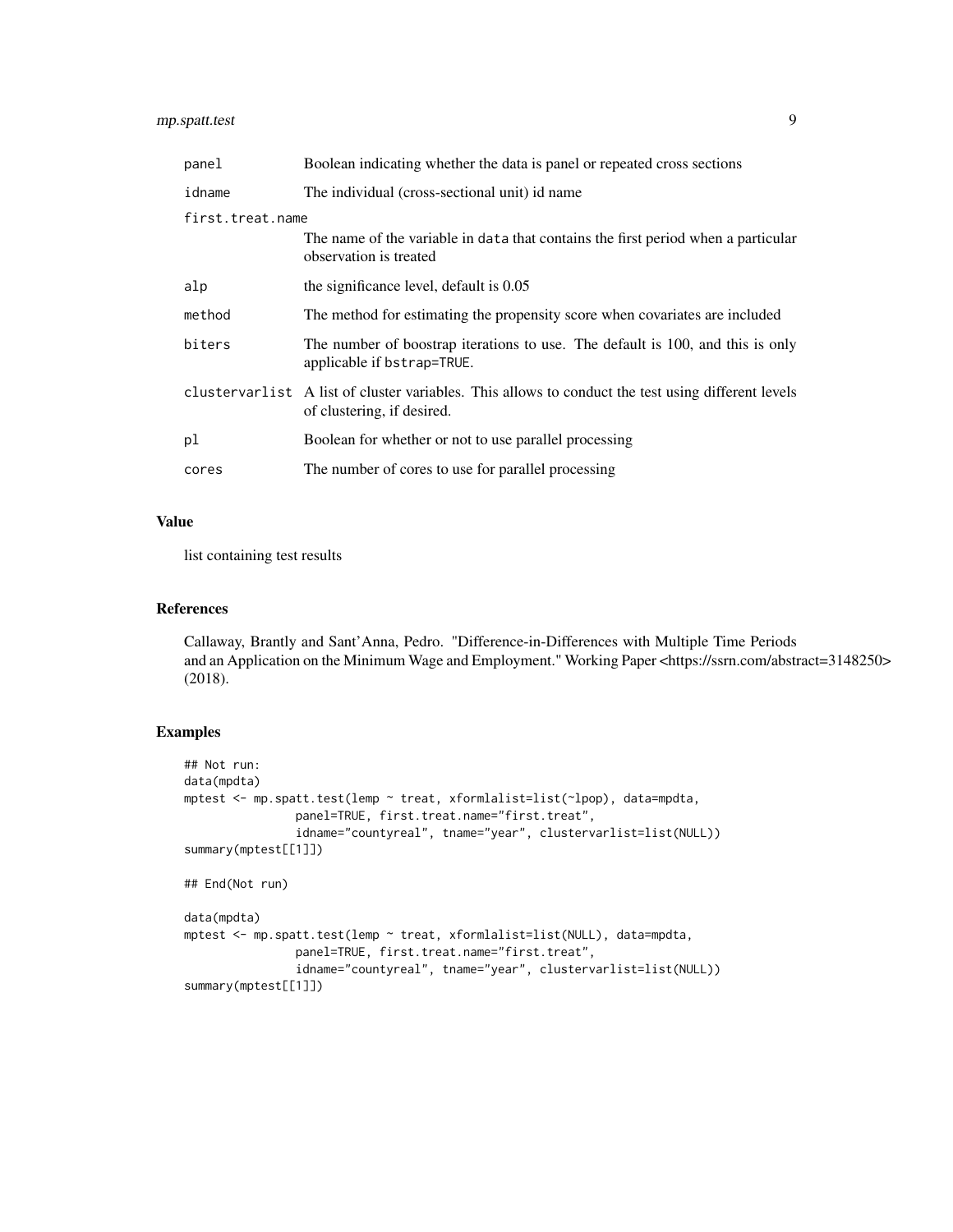<span id="page-9-0"></span>MP.TEST *MP.TEST*

#### Description

MP.TEST objects

#### Usage

```
MP.TEST(CvM, CvMb, CvMcval, CvMpval, KS, KSb, KScval, KSpval, clustervars,
  xformla)
```
#### Arguments

| CvM           | Cramer von Mises test statistic                          |
|---------------|----------------------------------------------------------|
| CvMb          | a vector of boostrapped Cramer von Mises test statistics |
| CvMcval       | CyM critical value                                       |
| CvMpval       | p-value for CvM test                                     |
| KS.           | Kolmogorov-Smirnov test statistic                        |
| <b>KSb</b>    | a vector of boostrapped KS test statistics               |
| <b>KScval</b> | KS critical value                                        |
| KSpval        | p-value for KS test                                      |
| clustervars   | vector of which variables were clustered on for the test |
| xformla       | formla for the X variables used in the test              |
|               |                                                          |

mpdta *County teen employment*

#### Description

A dataset containing (the log of) teen employment in 500 counties in the U.S. from 2004 to 2007. This is a subset of the dataset used in Callaway and Sant'Anna (2018). See that paper for additional descriptions.

#### Usage

mpdta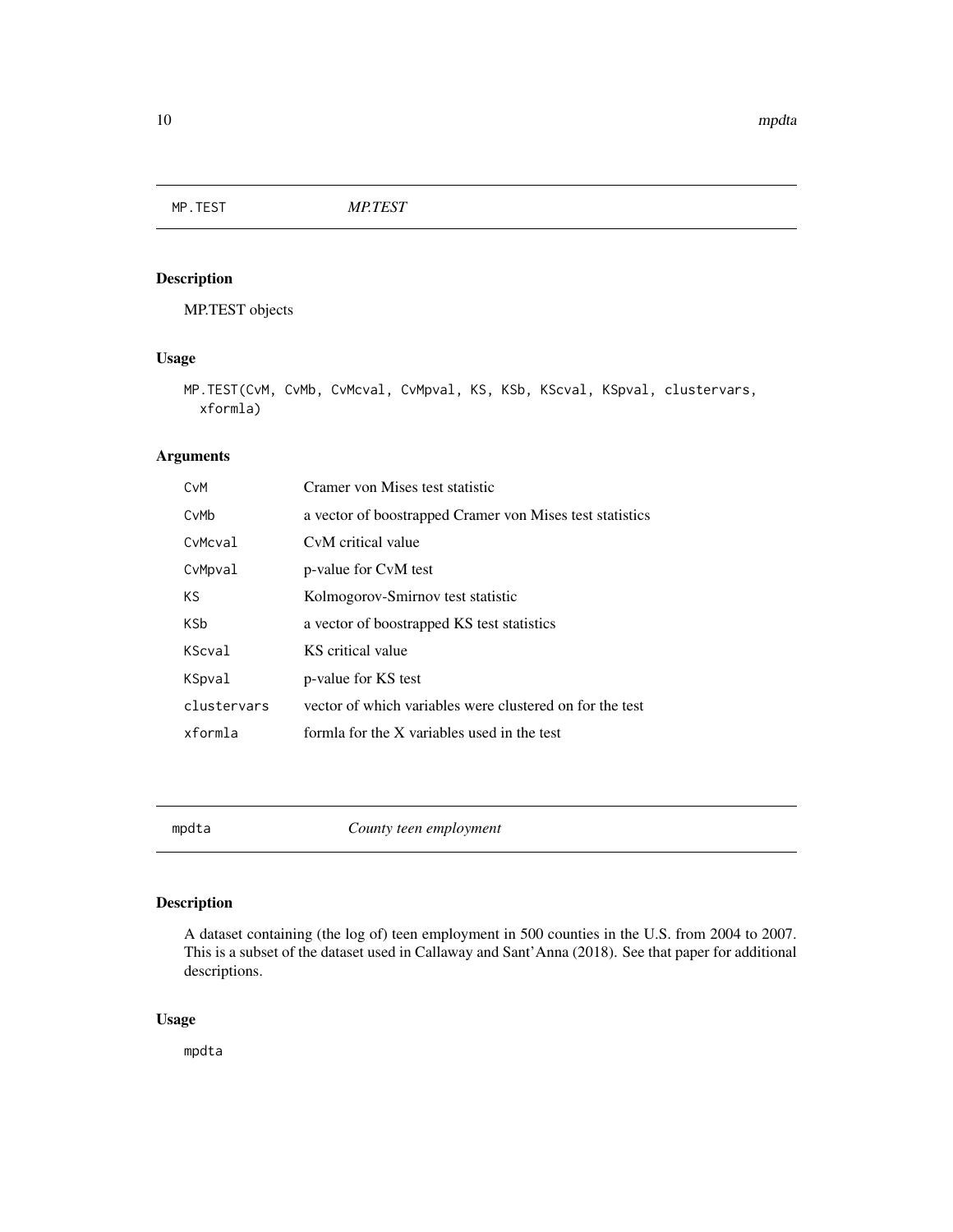#### <span id="page-10-0"></span>onefun and the set of the set of the set of the set of the set of the set of the set of the set of the set of the set of the set of the set of the set of the set of the set of the set of the set of the set of the set of th

#### Format

A data frame with 2000 rows and 5 variables:

year the year of the observation

countyreal a unique identifier for a particular county

lpop the log of 1000s of population for the county

lemp the log of teen employment in the county

first.treat the year that the state where the county is located raised its minimum wage, it is set equal to 0 for counties that have minimum wages equal to the federal minimum wage over the entire period.

treat whether or not a particular county is treated in that year

#### Source

Callaway and Sant'Anna (2018)

onefun *onefun*

#### Description

just return the value 1

#### Usage

onefun(X, u)

#### Arguments

|     | matrix of $X$ 's from the data       |
|-----|--------------------------------------|
| - U | a particular value to compare X's to |

#### Value

numeric vector

#### Examples

```
data(mpdta)
dta <- subset(mpdta, year==2007)
X <- model.matrix(~lpop, data=dta)
X \leftarrow \text{onefun}(X, X[1,])
```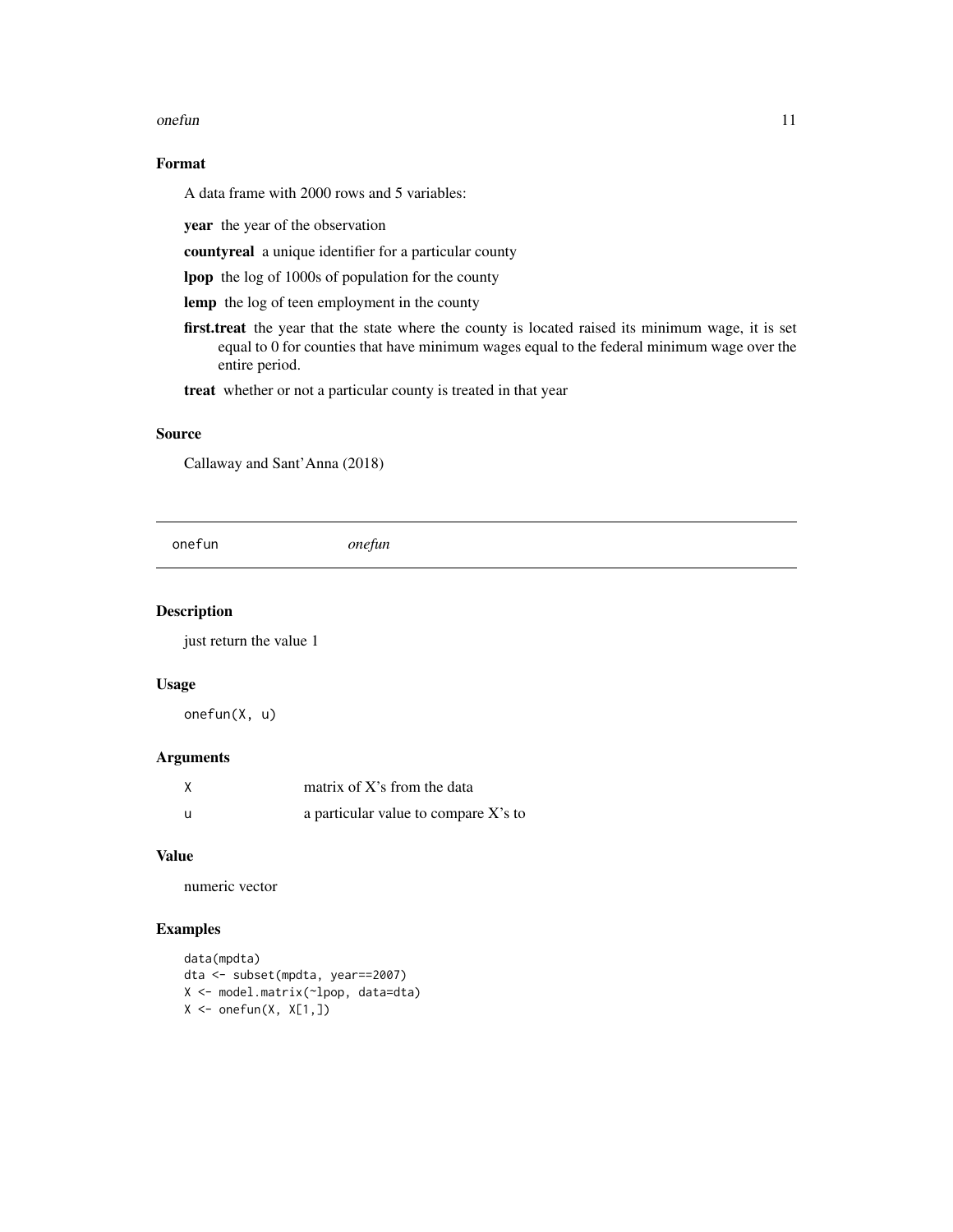<span id="page-11-0"></span>summary.AGGTE *summary.AGGTE*

#### Description

print a summary of an AGGTE object

#### Usage

```
## S3 method for class 'AGGTE'
summary(object, ...)
```
#### Arguments

| object | an AGGTE object |
|--------|-----------------|
| .      | other variables |

# Description

prints a summary of a MP object

#### Usage

```
## S3 method for class 'MP'
summary(object, ...)
```

| object | an MP object    |
|--------|-----------------|
| .      | extra arguments |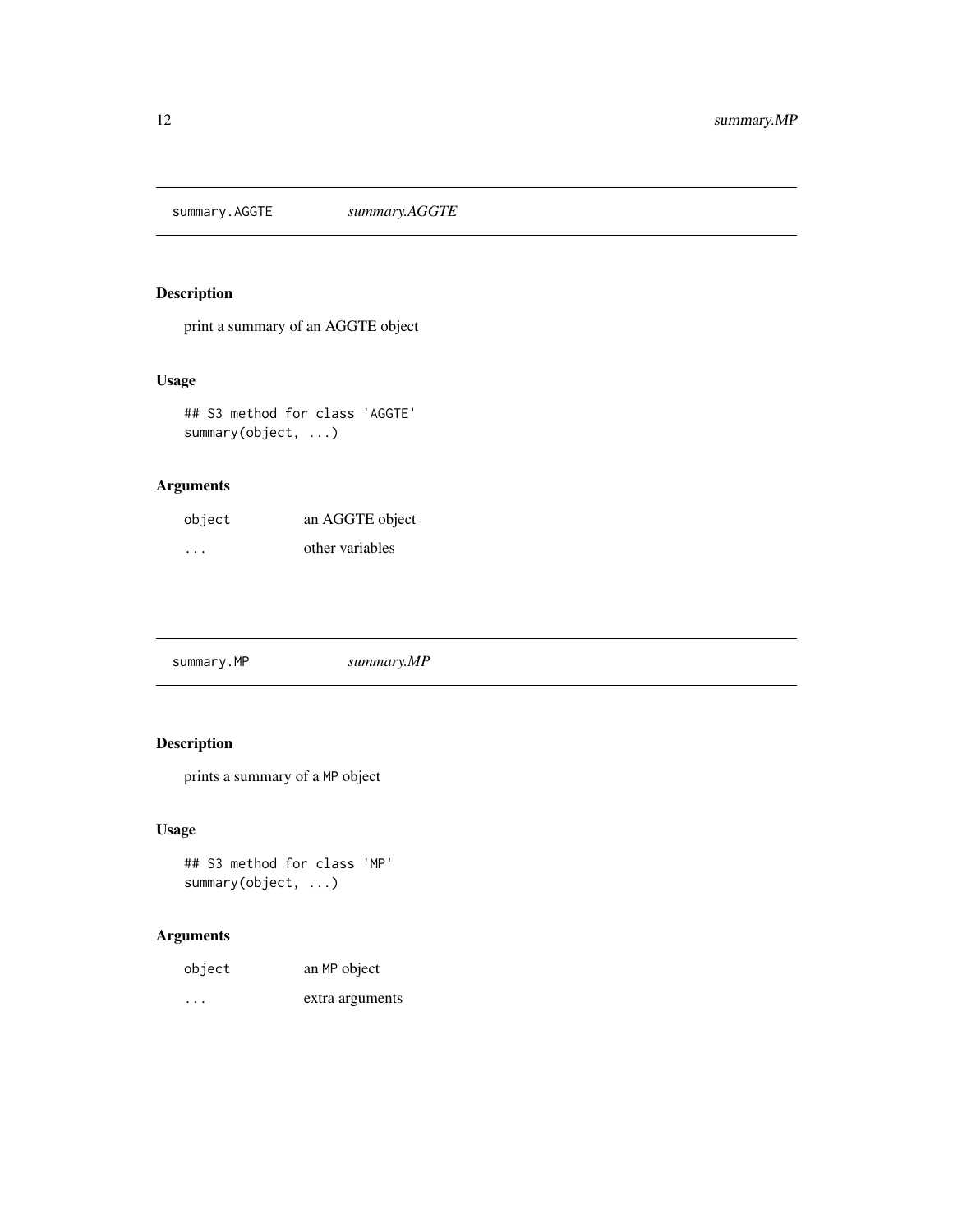<span id="page-12-0"></span>summary.MP.TEST *summary.MP.TEST*

# Description

print a summary of test results

#### Usage

## S3 method for class 'MP.TEST' summary(object, ...)

| object | an MP.TEST object |
|--------|-------------------|
| .      | other variables   |